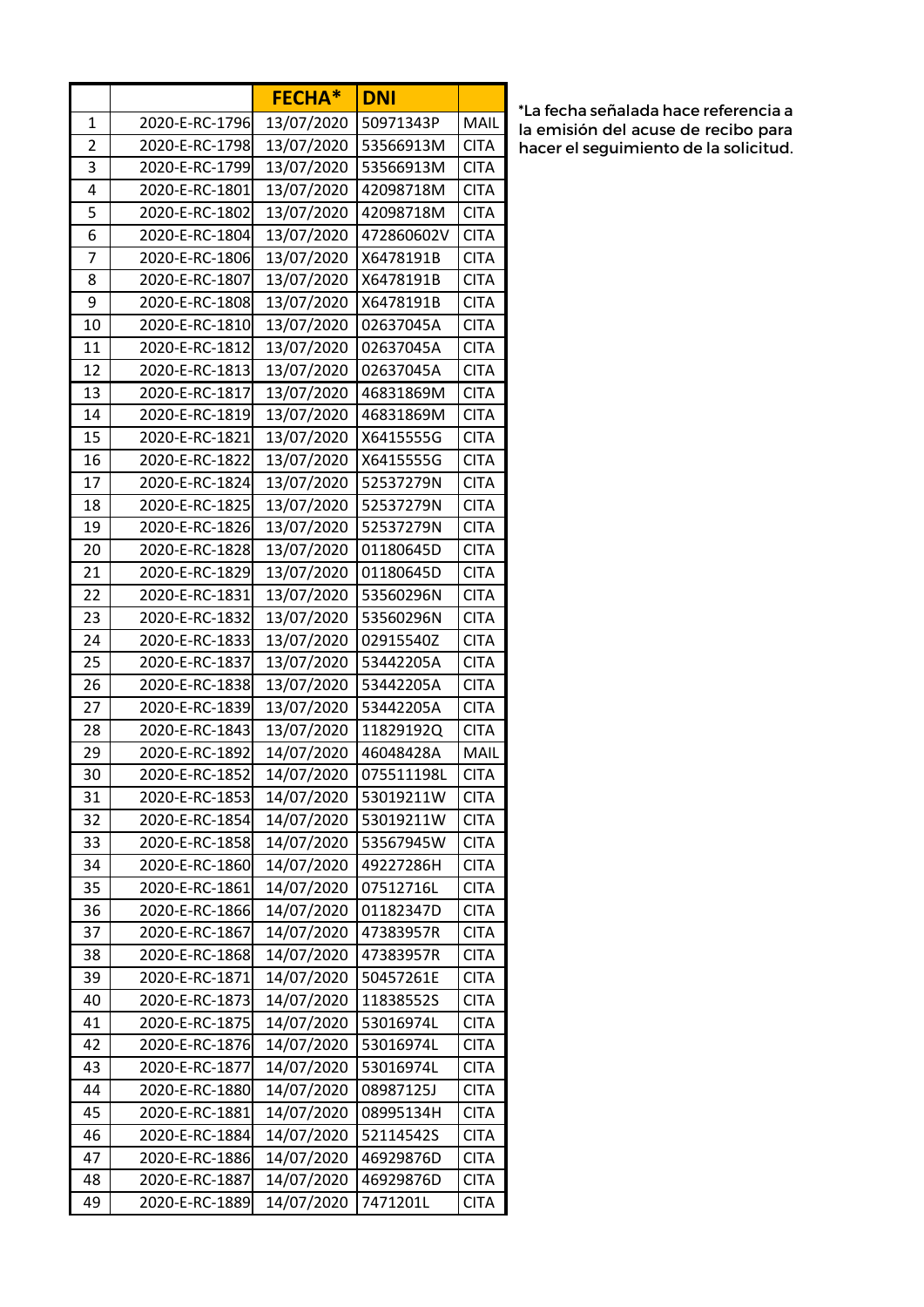| 50 | 2020-E-RC-1890 | 14/07/2020 | 52879769D  | <b>CITA</b> |
|----|----------------|------------|------------|-------------|
| 51 | 2020-E-RC-1891 | 14/07/2020 | 52879769D  | <b>CITA</b> |
| 52 | 2020-E-RC-1893 | 14/07/2020 | 46048428A  | MAIL        |
| 53 | 2020-E-RC-1894 | 14/07/2020 | 46048428A  | MAIL        |
| 54 | 2020-E-RC-1895 | 14/07/2020 | 11828622K  | MAIL        |
| 55 | 2020-E-RC-1897 | 14/07/2020 | 11828622K  | MAIL        |
| 56 | 2020-E-RC-1900 | 15/07/2020 | 47228471H  | MAIL        |
| 57 | 2020-E-RC-1902 | 15/07/2020 | 52379458v  | MAIL        |
| 58 | 2020-E-RC-1903 | 15/07/2020 | 53564876S  | <b>CITA</b> |
| 59 | 2020-E-RC-1905 | 15/07/2020 | 53564876S  | <b>CITA</b> |
| 60 | 2020-E-RC-1909 | 15/07/2020 | 46879659R  | <b>CITA</b> |
| 61 | 2020-E-RC-1910 | 15/07/2020 | 46879659R  | <b>CITA</b> |
| 62 | 2020-E-RC-1911 | 15/07/2020 | 46879659R  | <b>CITA</b> |
| 63 | 2020-E-RC-1912 | 15/07/2020 | 09033555Y  | <b>CITA</b> |
| 64 | 2020-E-RC-1913 | 15/07/2020 | 09033555Y  | <b>CITA</b> |
| 65 | 2020-E-RC-1916 | 15/07/2020 | 05431889W  | <b>CITA</b> |
| 66 | 2020-E-RC-1915 | 15/07/2020 | 05431889W  | <b>CITA</b> |
| 67 | 2020-E-RC-1919 | 15/07/2020 | 07515297R  | <b>CITA</b> |
| 68 | 2020-E-RC-1918 | 15/07/2020 | 07515297R  | <b>CITA</b> |
| 68 | 2020-E-RC-1921 | 15/07/2020 | Y5698094L  | <b>CITA</b> |
| 69 | 2020-E-RC-1924 | 15/07/2020 | Y5698094L  | <b>CITA</b> |
| 70 | 2020-E-RC-1923 | 15/07/2020 | Y5698094L  | <b>CITA</b> |
| 71 | 2020-E-RC-1929 | 15/07/2020 | 02547371Y  | <b>CITA</b> |
| 72 | 2020-E-RE-986  | 15/07/2020 | 08980228Q  | <b>MAIL</b> |
| 72 | 2020-E-RE-986  | 15/07/2020 | 08980228Q  | MAIL        |
| 72 | 2020-E-RE-986  | 15/07/2020 | 08980228Q  | MAIL        |
| 73 | 2020-E-RC-1947 | 16/07/2020 | 53437616Z  | <b>CITA</b> |
| 74 | 2020-E-RC-1949 | 16/07/2020 | 53437616Z  | <b>CITA</b> |
| 75 | 2020-E-RC-1954 | 16/07/2020 | 54008926G  | <b>CITA</b> |
| 76 | 2020-E-RC-1955 | 16/07/2020 | 54008926G  | <b>CITA</b> |
| 77 | 2020-E-RC-1957 | 16/07/2020 | 70165890C  | <b>CITA</b> |
| 78 | 2020-E-RC-1959 | 16/07/2020 | X6700977L  | <b>CITA</b> |
| 79 | 2020-E-RC-1960 | 16/07/2020 | X6700977L  | <b>CITA</b> |
| 80 | 2020-E-RC-1962 | 16/07/2020 | 53019959Z  | <b>CITA</b> |
| 81 | 2020-E-RC-1963 | 16/07/2020 | 53019959Z  | <b>CITA</b> |
| 82 | 2020-E-RC-1964 | 16/07/2020 | 53019959Z  | <b>CITA</b> |
| 83 | 2020-E-RC-1969 | 16/07/2020 | 53439280E  | <b>CITA</b> |
| 84 | 2020-E-RC-1970 | 16/07/2020 | 089987326F | <b>CITA</b> |
| 85 | 2020-E-RC-1972 | 16/07/2020 | 52111960D  | <b>CITA</b> |
| 86 | 2020-E-RC-1974 | 16/07/2020 | 52116391R  | <b>CITA</b> |
| 87 | 2020-E-RC-1979 | 16/07/2020 | 02873381Z  | <b>CITA</b> |
| 88 | 2020-E-RC-1980 | 16/07/2020 | 09248739W  | <b>CITA</b> |
| 89 | 2020-E-RC-1982 | 16/07/2020 | 09248739W  | <b>CITA</b> |
| 90 | 2020-E-RC-1984 | 16/07/2020 | 09248739W  | <b>CITA</b> |
| 91 | 2020-E-RC-1986 | 16/07/2020 | 53018209N  | <b>CITA</b> |
| 92 | 2020-E-RC-1987 | 16/07/2020 | 53018209N  | <b>CITA</b> |
| 93 | 2020-E-RC-1989 | 16/07/2020 | Y4083059K  | <b>CITA</b> |
| 94 | 2020-E-RC-1990 | 16/07/2020 | 09148880D  | <b>CITA</b> |
| 95 | 2020-E-RC-1992 | 16/07/2020 | 09148880D  | <b>CITA</b> |
| 96 | 2020-E-RC-1993 | 16/07/2020 | 09148880D  | <b>CITA</b> |
|    |                |            |            |             |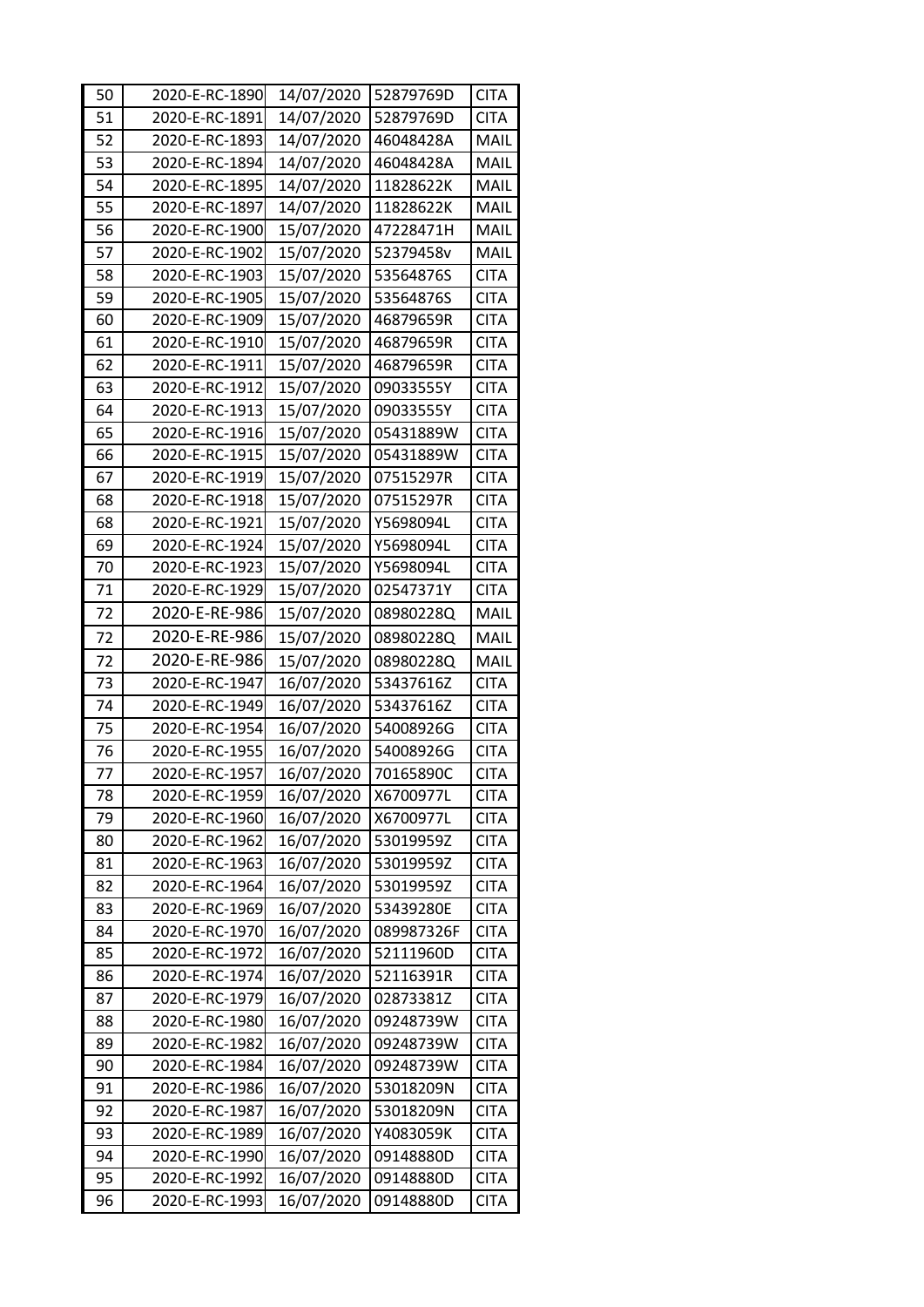| 97  | 2020-E-RC-1994 | 16/07/2020 | 09148880D | <b>CITA</b> |
|-----|----------------|------------|-----------|-------------|
| 98  | 2020-E-RC-1995 | 16/07/2020 | 09148880D | <b>CITA</b> |
| 99  | 2020-E-RC-1996 | 16/07/2020 | 02352596H | <b>CITA</b> |
| 100 | 2020-E-RC-1997 | 16/07/2020 | 02352596H | <b>CITA</b> |
| 101 | 2020-E-RC-1999 | 16/07/2020 | X4531598T | <b>CITA</b> |
| 102 | 2020-E-RC-2000 | 16/07/2020 | X4531598T | <b>CITA</b> |
| 103 | 2020-E-RC-2001 | 16/07/2020 | X4531598T | <b>CITA</b> |
| 104 | 2020-E-RC-2002 | 16/07/2020 | X4531598T | <b>CITA</b> |
| 105 | 2020-E-RC-2009 | 17/07/2020 | 09126088X | <b>CITA</b> |
| 106 | 2020-E-RC-2010 | 17/07/2020 | 08997505C | <b>CITA</b> |
| 107 | 2020-E-RC-2011 | 17/07/2020 | 75148298F | <b>CITA</b> |
| 108 | 2020-E-RC-2012 | 17/07/2020 | 75148298F | <b>CITA</b> |
| 109 | 2020-E-RC-2013 | 17/07/2020 | 70045776N | <b>CITA</b> |
| 110 | 2020-E-RC-2014 | 17/07/2020 | 09026526S | <b>CITA</b> |
| 111 | 2020-E-RC-2017 | 17/07/2020 | 42919762Z | <b>CITA</b> |
| 112 | 2020-E-RC-2020 | 17/07/2020 | 06010108R | <b>CITA</b> |
| 113 | 2020-E-RC-2021 | 17/07/2020 | 06010108R | <b>CITA</b> |
| 114 | 2020-E-RC-2022 | 17/07/2020 | 06010108R | <b>CITA</b> |
| 115 | 2020-E-RC-2025 | 17/07/2020 | X7600909F | <b>CITA</b> |
| 116 | 2020-E-RC-2026 | 17/07/2020 | X7600909F | <b>CITA</b> |
| 117 | 2020-E-RC-2027 | 17/07/2020 | X7600909F | <b>CITA</b> |
| 118 | 2020-E-RC-2028 | 17/07/2020 | 53436628Z | <b>CITA</b> |
| 119 | 2020-E-RC-2030 | 17/07/2020 | 50863075R | <b>CITA</b> |
| 120 | 2020-E-RC-2031 | 17/07/2020 | 50863075R | <b>CITA</b> |
| 121 | 2020-E-RC-2033 | 17/07/2020 | 49225348N | <b>CITA</b> |
| 122 | 2020-E-RC-2036 | 17/07/2020 | X6366397C | <b>CITA</b> |
| 123 | 2020-E-RC-2037 | 17/07/2020 | X6366397C | <b>CITA</b> |
| 124 | 2020-E-RC-2039 | 17/07/2020 | X4102608Y | <b>CITA</b> |
| 125 | 2020-E-RC-2040 | 17/07/2020 | X4102608Y | <b>CITA</b> |
| 126 | 2020-E-RC-2041 | 17/07/2020 | X3925865H | <b>CITA</b> |
| 127 | 2020-E-RC-2042 | 17/07/2020 | X3925865H | <b>CITA</b> |
| 128 | 2020-E-RC-2043 | 17/07/2020 | X3925865H | <b>CITA</b> |
| 129 | 2020-E-RC-2054 | 20/07/2020 | 53018856S | <b>CITA</b> |
| 130 | 2020-E-RC-2055 | 20/07/2020 | 53018856S | <b>CITA</b> |
| 131 | 2020-E-RC-2056 | 20/07/2020 | 47218156F | <b>CITA</b> |
| 132 | 2020-E-RC-2057 | 20/07/2020 | 47218156F | <b>CITA</b> |
| 133 | 2020-E-RC-2061 | 20/07/2020 | 09010710T | <b>CITA</b> |
| 134 | 2020-E-RC-2062 | 20/07/2020 | X3795772J | <b>CITA</b> |
| 135 | 2020-E-RC-2063 | 20/07/2020 | X3795772J | <b>CITA</b> |
| 136 | 2020-E-RC-2064 | 20/07/2020 | X3795772J | <b>CITA</b> |
| 137 | 2020-E-RC-2066 | 20/07/2020 | 53436666F | <b>CITA</b> |
| 138 | 2020-E-RC-2067 | 20/07/2020 | 53436666F | <b>CITA</b> |
| 139 | 2020-E-RC-2070 | 20/07/2020 | 07955621J | <b>CITA</b> |
| 140 | 2020-E-RC-2071 | 20/07/2020 | 07955621J | <b>CITA</b> |
| 141 | 2020-E-RC-2074 | 20/07/2020 | 09028573S | <b>CITA</b> |
|     | 2020-E-RC-2076 | 20/07/2020 | 42225550H | <b>CITA</b> |
| 142 |                |            |           |             |
| 143 | 2020-E-RC-2077 | 20/07/2020 | 53015203L | <b>CITA</b> |
| 144 | 2020-E-RC-2078 | 20/07/2020 | 53015203L | <b>CITA</b> |
| 145 | 2020-E-RC-2079 | 20/07/2020 | 18978113V | <b>CITA</b> |
| 146 | 2020-E-RC-2082 | 20/07/2020 | 09036726A | <b>CITA</b> |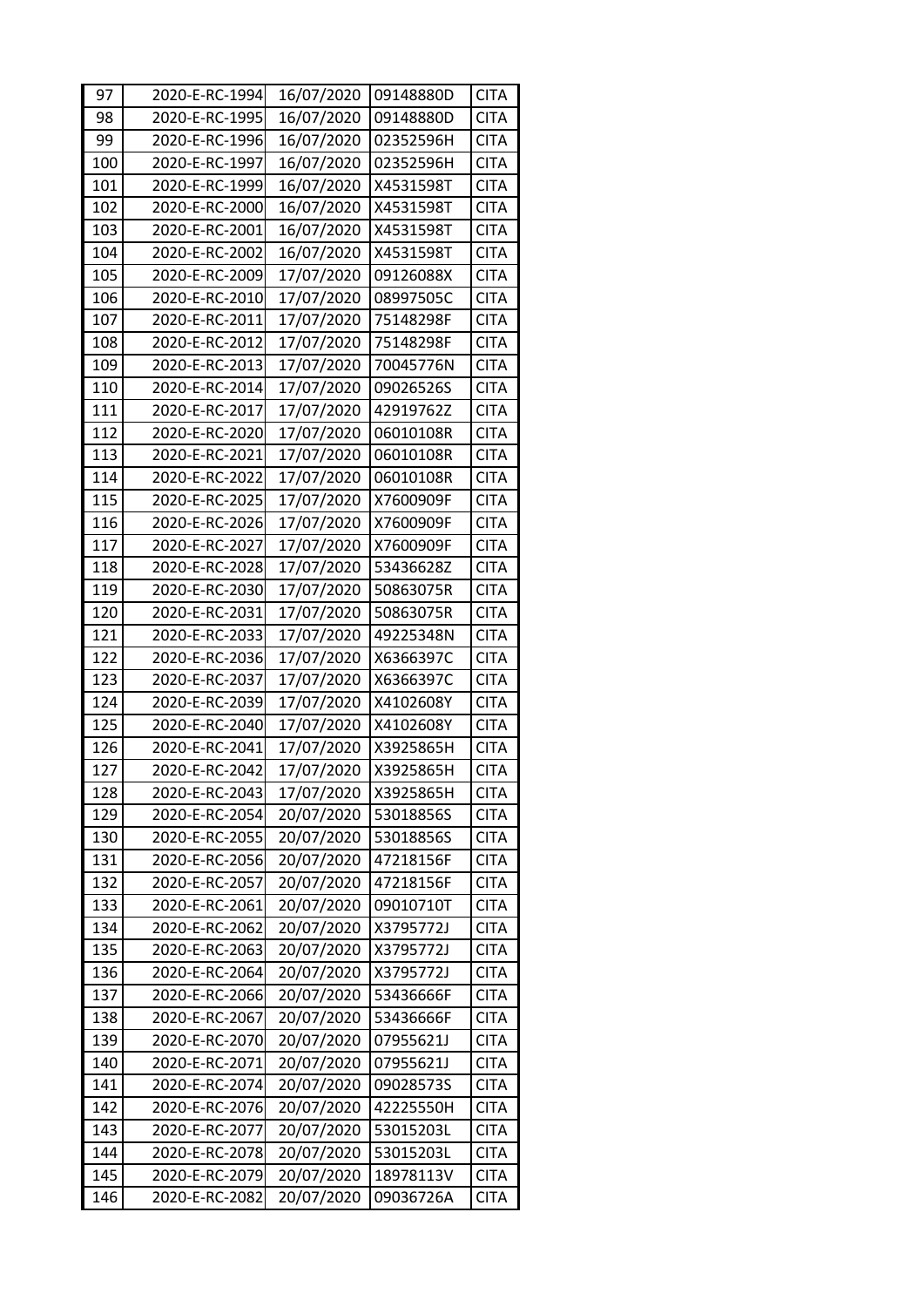| 147 | 2020-E-RC-2083 | 20/07/2020 | 09036726A | <b>CITA</b> |
|-----|----------------|------------|-----------|-------------|
| 148 | 2020-E-RC-2084 | 20/07/2020 | 53443815A | <b>CITA</b> |
| 149 | 2020-E-RC-2086 | 20/07/2020 | 46882764R | <b>CITA</b> |
| 150 | 2020-E-RC-2088 | 20/07/2020 | 46882764R | <b>CITA</b> |
| 151 | 2020-E-RC-2089 | 20/07/2020 | 46882764R | <b>CITA</b> |
| 152 | 2020-E-RC-2094 | 20/07/2020 | 09020358B | <b>CITA</b> |
| 153 | 2020-E-RC-2095 | 20/07/2020 | 09020358B | <b>CITA</b> |
| 154 | 2020-E-RC-2101 | 21/07/2020 | 46831156M | <b>CITA</b> |
| 155 | 2020-E-RC-2102 | 21/07/2020 | 46831156M | <b>CITA</b> |
| 156 | 2020-E-RC-2105 | 21/07/2020 | 46830171D | <b>CITA</b> |
| 157 | 2020-E-RC-2106 | 21/07/2020 | 46830171D | <b>CITA</b> |
| 158 | 2020-E-RC-2109 | 21/07/2020 | 53024624X | <b>CITA</b> |
| 159 | 2020-E-RC-2110 | 21/07/2020 | 53024624X | <b>CITA</b> |
| 160 | 2020-E-RC-2116 | 21/07/2020 | 53560481J | <b>CITA</b> |
| 161 | 2020-E-RC-2117 | 21/07/2020 | 53560481J | <b>CITA</b> |
| 162 | 2020-E-RC-2118 | 21/07/2020 | 70512443D | <b>CITA</b> |
| 163 | 2020-E-RC-2119 | 21/07/2020 | 70512443D | <b>CITA</b> |
| 164 | 2020-E-RC-2120 | 21/07/2020 | 70512443D | <b>CITA</b> |
| 165 | 2020-E-RC-2125 | 21/07/2020 | 52119380T | <b>CITA</b> |
| 166 | 2020-E-RC-2127 | 21/07/2020 | 52119380T | <b>CITA</b> |
| 167 | 2020-E-RC-2129 | 21/07/2020 | 03873686A | <b>CITA</b> |
| 168 | 2020-E-RC-2130 | 21/07/2020 | 03873686A | <b>CITA</b> |
| 169 | 2020-E-RC-2131 | 21/07/2020 | Y4112019R | <b>CITA</b> |
| 170 | 2020-E-RC-2132 | 21/07/2020 | Y4112019R | <b>CITA</b> |
| 171 | 2020-E-RC-2136 | 21/07/2020 | 70046214J | <b>CITA</b> |
| 172 | 2020-E-RC-2129 | 21/07/2020 | 52116300W | <b>CITA</b> |
| 173 | 2020-E-RC-2142 | 21/07/2020 | X4203274R | <b>CITA</b> |
| 174 | 2020-E-RC-2145 | 21/07/2020 | 03465779R | <b>CITA</b> |
| 175 | 2020-E-RC-2146 | 21/07/2020 | 03465779R | <b>CITA</b> |
| 176 | 2020-E-RC-2153 | 22/07/2020 | 53439914N | <b>CITA</b> |
| 177 | 2020-E-RC-2154 | 22/07/2020 | 53439914N | <b>CITA</b> |
| 178 | 2020-E-RC-2155 | 22/07/2020 | X3763601L | <b>CITA</b> |
| 179 | 2020-E-RC-2158 | 22/07/2020 | 4580034K  | <b>CITA</b> |
| 180 | 2020-E-RC-2159 | 22/07/2020 | 4580034K  | <b>CITA</b> |
| 181 | 2020-E-RC-2160 | 22/07/2020 | 52048772W | <b>CITA</b> |
| 182 | 2020-E-RC-2161 | 22/07/2020 | 52048772W | <b>CITA</b> |
| 183 | 2020-E-RC-2162 | 22/07/2020 | X7574185D | <b>CITA</b> |
| 184 | 2020-E-RC-2163 | 22/07/2020 | 54644770J | <b>CITA</b> |
| 185 | 2020-E-RC-2164 | 22/07/2020 | 54644770J | <b>CITA</b> |
| 186 | 2020-E-RC-2165 | 22/07/2020 | 54644770J | <b>CITA</b> |
| 187 | 2020-E-RC-2166 | 22/07/2020 | 54644770J | <b>CITA</b> |
| 188 | 2020-E-RC-2167 | 22/07/2020 | 54008949E | <b>CITA</b> |
| 189 | 2020-E-RC-2171 | 22/07/2020 | 09033829G | <b>CITA</b> |
| 190 | 2020-E-RC-2172 | 22/07/2020 | 09033829G | <b>CITA</b> |
| 191 | 2020-E-RC-2173 | 22/07/2020 | 53568526P | <b>CITA</b> |
| 192 | 2020-E-RC-2175 | 22/07/2020 | 53436880  | <b>CITA</b> |
| 193 | 2020-E-RC-2176 | 22/07/2020 | 53436880  | <b>CITA</b> |
| 194 | 2020-E-RC-2180 | 22/07/2020 | 70048157R | <b>CITA</b> |
| 195 | 2020-E-RC-2181 | 22/07/2020 | 70048157R | <b>CITA</b> |
| 196 | 2020-E-RC-2182 | 22/07/2020 | 70048157R | <b>CITA</b> |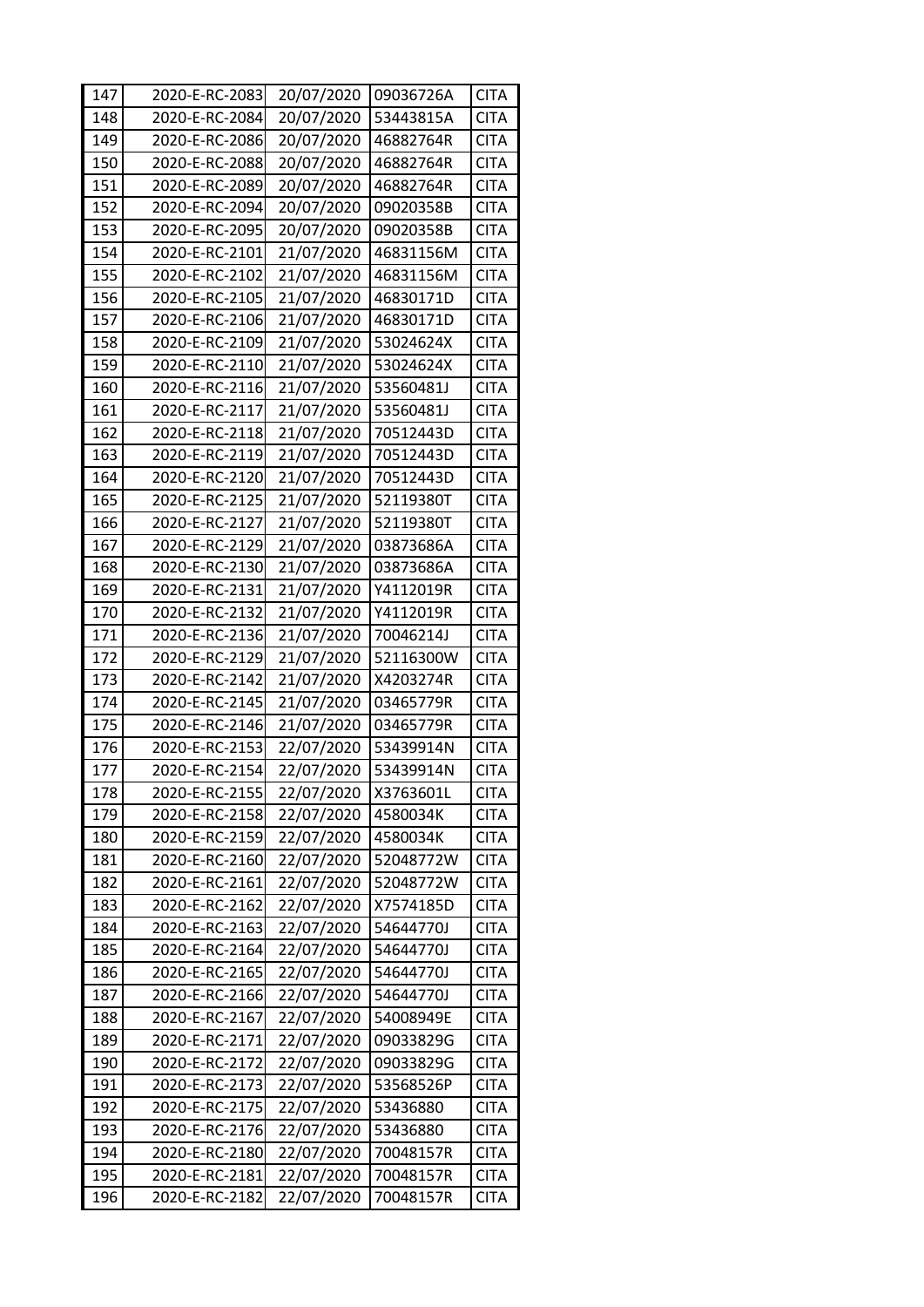| 197 | 2020-E-RC-2183 | 22/07/2020           | 03106617F            | <b>CITA</b> |
|-----|----------------|----------------------|----------------------|-------------|
| 198 | 2020-E-RC-2215 | 23/07/2020 11829509B |                      | MAIL        |
| 199 | 2020-E-RC-2215 | 23/07/2020 11829509B |                      | MAIL        |
| 200 | 2020-E-RC-2217 |                      | 23/07/2020 53442408Q | MAIL        |
| 201 | 2020-E-RC-2220 | 23/07/2020           | 70739825J            | MAIL        |
| 202 | 2020-E-RC-2220 | 23/07/2020 70739825J |                      | MAIL        |
| 203 | 2020-E-RC-2228 | 24/07/2020           | 53020646B            | <b>CITA</b> |
| 204 | 2020-E-RC-2229 | 24/07/2020           | X34882117D           | <b>CITA</b> |
| 205 | 2020-E-RC-2231 | 24/07/2020           | X34882117D           | <b>CITA</b> |
| 206 | 2020-E-RC-2232 | 24/07/2020           | X34882117D           | <b>CITA</b> |
| 207 | 2020-E-RC-2233 | 24/07/2020           | 08993273C            | <b>CITA</b> |
| 208 | 2020-E-RC-2234 | 24/07/2020           | 08973702E            | <b>CITA</b> |
| 209 | 2020-E-RC-2235 | 24/07/2020           | 47024861G            | <b>CITA</b> |
| 210 | 2020-E-RC-2236 | 24/07/2020           | 47024861G            | <b>CITA</b> |
| 211 | 2020-E-RC-2237 | 24/07/2020           | 53444651B            | <b>CITA</b> |
| 212 | 2020-E-RC-2239 | 24/07/2020           | 53563442F            | <b>CITA</b> |
| 213 | 2020-E-RC-2241 | 24/07/2020           | 09024886P            | <b>CITA</b> |
| 214 | 2020-E-RC-2242 | 24/07/2020           | 09024886P            | <b>CITA</b> |
| 215 | 2020-E-RC-2243 | 24/07/2020           | 08984697T            | <b>CITA</b> |
| 216 | 2020-E-RC-2245 | 24/07/2020           | 09023119N            | <b>CITA</b> |
| 217 | 2020-E-RC-2246 | 24/07/2020           | 09023119N            | <b>CITA</b> |
| 218 | 2020-E-RC-2247 | 24/07/2020           | 09023119N            | <b>CITA</b> |
| 219 | 2020-E-RC-2248 | 24/07/2020           | X4136837B            | <b>CITA</b> |
| 220 | 2020-E-RC-2249 | 24/07/2020           | X4136837B            | <b>CITA</b> |
| 221 | 2020-E-RC-2250 | 24/07/2020           | X4136837B            | <b>CITA</b> |
| 222 | 2020-E-RC-2251 | 24/07/2020           | 53015098Y            | <b>CITA</b> |
| 223 | 2020-E-RC-2252 | 24/07/2020           | 53015098Y            | <b>CITA</b> |
| 224 | 2020-E-RC-2253 | 24/07/2020           | 46878793D            | <b>CITA</b> |
| 225 | 2020-E-RC-2254 | 24/07/2020           | 46878793D            | <b>CITA</b> |
| 226 | 2020-E-RC-2255 | 24/07/2020           | X8838752J            | <b>CITA</b> |
| 227 | 2020-E-RC-2256 | 24/07/2020           | X8838752J            | <b>CITA</b> |
| 228 | 2020-E-RC-2257 | 24/07/2020           | 53020140B            | <b>CITA</b> |
| 229 | 2020-E-RC-2258 | 24/07/2020           | 53020140B            | <b>CITA</b> |
| 230 | 2020-E-RC-2260 | 27/07/2020           | 04188488G            | <b>CITA</b> |
| 231 | 2020-E-RC-2261 | 27/07/2020           | 04188488G            | <b>CITA</b> |
| 232 | 2020-E-RC-2262 | 27/07/2020           | Y5521508G            | <b>CITA</b> |
| 233 | 2020-E-RC-2263 | 27/07/2020           | Y5521508G            | <b>CITA</b> |
| 234 | 2020-E-RC-2264 | 27/07/2020           | 08973703T            | <b>CITA</b> |
| 235 | 2020-E-RC-2265 | 27/07/2020           | 08973703T            | <b>CITA</b> |
| 236 | 2020-E-RC-2266 | 27/07/2020           | 53563126J            | <b>CITA</b> |
| 237 | 2020-E-RC-2267 | 27/07/2020           | 51543366K            | <b>CITA</b> |
| 238 | 2020-E-RC-2270 | 27/07/2020           | 53437419R            | <b>CITA</b> |
| 239 | 2020-E-RC-2271 | 27/07/2020           | 52344850R            | <b>CITA</b> |
| 240 | 2020-E-RC-2272 | 27/07/2020           | X6878037W            | <b>CITA</b> |
| 241 | 2020-E-RC-2273 | 27/07/2020           | 50211894L            | <b>CITA</b> |
| 242 | 2020-E-RC-2274 | 27/07/2020           | 50211894L            | <b>CITA</b> |
| 243 | 2020-E-RC-2276 | 27/07/2020           | 53563893K            | <b>CITA</b> |
| 244 | 2020-E-RC-2277 | 27/07/2020           | 53563893K            | <b>CITA</b> |
| 245 | 2020-E-RC-2278 | 27/07/2020           | 53563893K            | <b>CITA</b> |
| 246 | 2020-E-RC-2307 | 30/07/2020           | 08933324D            | MAIL        |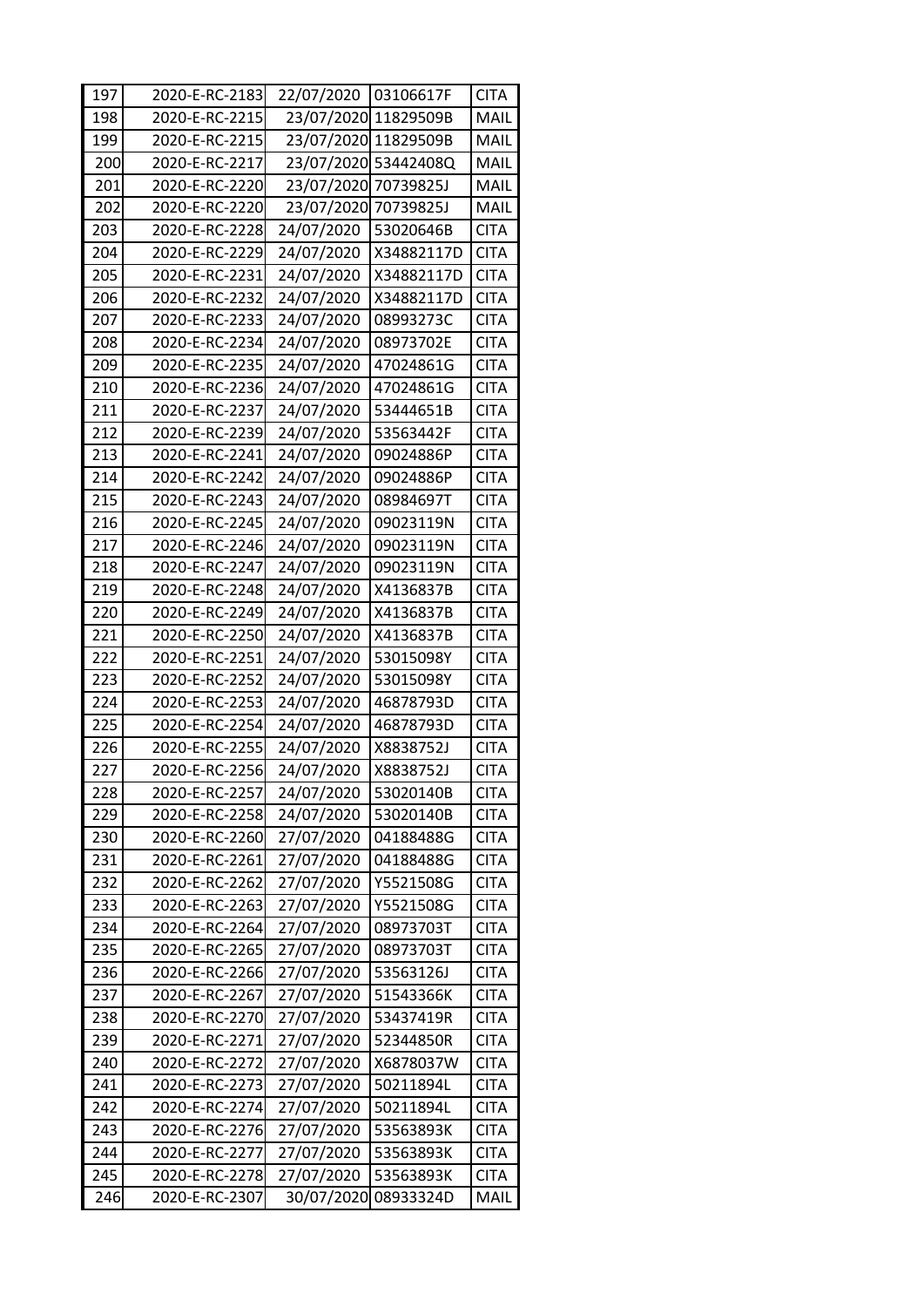| 247 | 2020-E-RC-2308  |                      | 30/07/2020 08933324D | MAIL        |
|-----|-----------------|----------------------|----------------------|-------------|
| 248 | 2020-E-RC-2310  |                      | 30/07/2020 09034968Q | MAIL        |
| 249 | 2020-E-RC-2311  | 30/07/2020 52115825X |                      | <b>MAIL</b> |
| 250 | 2020-E-RC-2312  | 30/07/2020 X3654683Y |                      | MAIL        |
| 251 | 2020-E-RC-2312  | 30/07/2020 X3654683Y |                      | MAIL        |
| 252 | 2020-E-RC-2313  | 30/07/2020 09008510P |                      | MAIL        |
| 253 | 2020-E-RC-2313  | 30/07/2020 09008510P |                      | MAIL        |
| 258 | 2020- E-RC-2320 |                      | 30/07/2020 53439950W | MAIL        |
| 259 | 2020- E-RC-2323 |                      | 30/07/2020 53442115M | MAIL        |
| 260 | 2020- E-RC-2330 | 31/07/2020 X7496640C |                      | MAIL        |
| 261 | 2020- E-RC-2330 | 31/07/2020 X7496640C |                      | MAIL        |
| 262 | 2020-E-RC-2333  | 31/07/2020 46835966P |                      | MAIL        |
| 263 | 2020- E-RC-2334 |                      | 31/07/2020 50984438Q | <b>MAIL</b> |
| 264 | 2020- E-RC-2334 |                      | 31/07/2020 50984438Q | MAIL        |
| 265 | 2020- E-RC-2335 | 31/07/2020 53438575F |                      | <b>MAIL</b> |
| 266 | 2020- E-RC-2335 | 31/07/2020 53438575F |                      | MAIL        |
| 267 | 2020- E-RC-2335 | 31/07/2020 53438575F |                      | MAIL        |
| 268 | 2020-E-RC-2336  | 31/07/2020 53567892H |                      | MAIL        |
| 269 | 2020-E-RC-2405  |                      | 05/08/2020 02667268G | MAIL        |
| 270 | 2020-E-RC-2339  | 31/07/2020 53435089V |                      | MAIL        |
| 271 | 2020-E-RC-2339  | 31/07/2020 53435089V |                      | MAIL        |
| 272 | 2020-E-RC-2340  | 31/07/2020 51686270A |                      | MAIL        |
| 273 | 2020-E-RC-2340  | 31/07/2020 51686270A |                      | MAIL        |
| 274 | 2020-E-RC-2344  | 03/08/2020 46884574V |                      | MAIL        |
| 275 | 2020-E-RC-2344  | 03/08/2020 46884574V |                      | <b>MAIL</b> |
| 276 | 2020-E-RC-2345  | 03/08/2020 53020232B |                      | MAIL        |
| 277 | 2020-E-RC-2345  | 03/08/2020 53020232B |                      | MAIL        |
| 278 | 2020-E-RC-2346  | 03/08/2020 53438214Z |                      | MAIL        |
| 279 | 2020-E-RC-2346  | 03/08/2020 53438214Z |                      | MAIL        |
| 280 | 2020-E-RC-2346  | 03/08/2020 53438214Z |                      | MAIL        |
| 281 | 2020-E-RC-2347  | 03/08/2020 51421784V |                      | MAIL        |
| 282 | 2020-E-RC-2347  | 03/08/2020 51421784V |                      | MAIL        |
| 283 | 2020-E-RC-2348  | 03/08/2020 05287212H |                      | MAIL        |
| 284 | 2020-E-RC-2348  | 03/08/2020 05287212H |                      | MAIL        |
| 285 | 2020-E-RC-2348  | 03/08/2020 05287212H |                      | MAIL        |
| 286 | 2020-E-RC-2349  | 03/08/2020 Y6965086X |                      | MAIL        |
| 287 | 2020-E-RC-2350  | 03/08/2020 52348929D |                      | MAIL        |
| 288 | 2020-E-RC-2350  | 03/08/2020 52348929D |                      | MAIL        |
| 289 | 2020-E-RC-2353  | 03/08/2020 53020978K |                      | MAIL        |
| 290 | 2020-E-RC-2353  | 03/08/2020 53020978K |                      | MAIL        |
| 291 | 2020-E-RC-2354  | 03/08/2020 52110512X |                      | MAIL        |
| 292 | 2020-E-RC-2354  | 03/08/2020 52110512X |                      | MAIL        |
| 293 | 2020-E-RC-2355  |                      | 03/08/2020 53024929Q | MAIL        |
| 294 | 2020-E-RC-2356  | 03/08/2020 53560481J |                      | MAIL        |
| 295 | 2020-E-RC-2356  | 03/08/2020 53560481J |                      | MAIL        |
| 296 | 2020-E-RC-2357  | 03/08/2020 47017998H |                      | MAIL        |
| 297 | 2020-E-RC-2357  | 03/08/2020 47017998H |                      | MAIL        |
| 298 | 2020-E-RC-2358  | 03/08/2020 47618796X |                      | MAIL        |
| 299 | 2020-E-RC-2359  |                      | 03/08/2020 53438803M | MAIL        |
| 300 | 2020-E-RC-2360  |                      | 03/08/2020 49004715H | MAIL        |
|     |                 |                      |                      |             |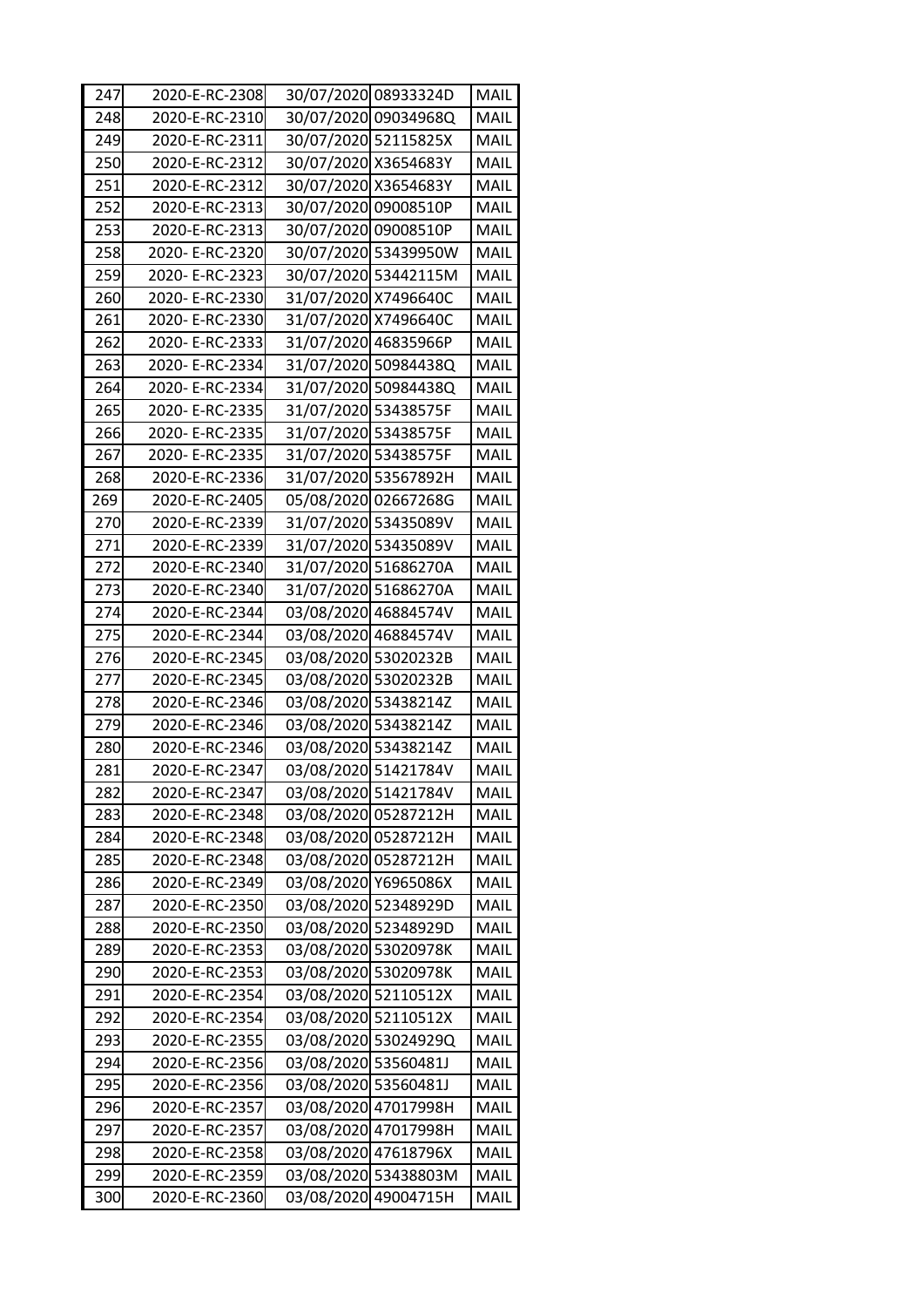| 301 | 2020-E-RC-2360 |                      | 03/08/2020 49004715H | MAIL        |
|-----|----------------|----------------------|----------------------|-------------|
| 302 | 2020-E-RC-2362 |                      | 04/08/2020 53024309V | MAIL        |
| 303 | 2020-E-RC-2362 |                      | 04/08/2020 53024309V | MAIL        |
| 304 | 2020-E-RC-2363 | 04/08/2020 51672783V |                      | MAIL        |
| 305 | 2020-E-RC-2364 | 04/08/2020 51386721Y |                      | MAIL        |
| 306 | 2020-E-RC-2365 | 04/08/2020 53672185Y |                      | MAIL        |
| 307 | 2020-E-RC-2365 | 04/08/2020 53672185Y |                      | MAIL        |
| 308 | 2020-E-RC-2366 |                      | 04/08/2020 53564129G | MAIL        |
| 309 | 2020-E-RC-2367 |                      | 04/08/2020 53925654A | MAIL        |
| 310 | 2020-E-RC-2367 |                      | 04/08/2020 53925654A | MAIL        |
| 311 | 2020-E-RC-2368 | 04/08/2020 07516914P |                      | MAIL        |
| 312 | 2020-E-RC-2368 | 04/08/2020 07516914P |                      | MAIL        |
| 313 | 2020-E-RC-2368 | 04/08/2020 07516914P |                      | MAIL        |
| 314 | 2020-E-RC-2369 | 04/08/2020 53024367Y |                      | MAIL        |
| 315 | 2020-E-RC-2369 | 04/08/2020 53024367Y |                      | MAIL        |
| 316 | 2020-E-RC-2371 | 04/08/2020 51403689T |                      | MAIL        |
| 317 | 2020-E-RC-2373 | 04/08/2020 53566056L |                      | MAIL        |
| 318 | 2020-E-RC-2374 | 04/08/2020 47217134C |                      | MAIL        |
| 319 | 2020-E-RC-2374 | 04/08/2020 47217134C |                      | MAIL        |
| 320 | 2020-E-RC-2375 | 04/08/2020 47223654P |                      | MAIL        |
| 321 | 2020-E-RC-2375 | 04/08/2020 47223654P |                      | MAIL        |
| 322 | 2020-E-RC-2375 | 04/08/2020 47223654P |                      | MAIL        |
| 323 | 2020-E-RC-2376 | 04/08/2020 53438792V |                      | MAIL        |
| 324 | 2020-E-RC-2376 |                      | 04/08/2020 53438792V | MAIL        |
| 325 | 2020-E-RC-2376 |                      | 04/08/2020 53438792V | MAIL        |
| 326 | 2020-E-RC-2377 | 04/08/2020 53013631B |                      | MAIL        |
| 327 | 2020-E-RC-2377 | 04/08/2020 53013631B |                      | MAIL        |
| 328 | 2020-E-RC-2378 | 04/08/2020 X8743910T |                      | MAIL        |
| 329 | 2020-E-RC-2378 | 04/08/2020 X8743910T |                      | MAIL        |
| 330 | 2020-E-RC-2379 | 04/08/2020 52118659S |                      | MAIL        |
| 331 | 2020-E-RC-2380 | 04/08/2020 53017061Z |                      | MAIL        |
| 332 | 2020-E-RC-2380 | 04/08/2020 53017061Z |                      | <b>MAIL</b> |
| 333 | 2020-E-RC-2380 | 04/08/2020 53017061Z |                      | MAIL        |
| 334 | 2020-E-RC-2381 | 04/08/2020 51070203Z |                      | MAIL        |
| 335 | 2020-E-RC-2381 | 04/08/2020 51070203Z |                      | MAIL        |
| 336 | 2020-E-RC-2381 | 04/08/2020 51070203Z |                      | MAIL        |
| 337 | 2020-E-RC-2382 | 04/08/2020 53020346X |                      | MAIL        |
| 338 | 2020-E-RC-2382 | 04/08/2020 53020346X |                      | MAIL        |
| 339 | 2020-E-RC-2383 |                      | 04/08/2020 52118625G | MAIL        |
| 340 | 2020-E-RC-2385 | 04/08/2020 53016372S |                      | MAIL        |
| 341 | 2020-E-RC-2385 | 04/08/2020 53016372S |                      | MAIL        |
| 342 | 2020-E-RC-2386 |                      | 04/08/2020 53015808A | MAIL        |
| 343 | 2020-E-RC-2387 | 04/08/2020 52341244Y |                      | MAIL        |
| 344 | 2020-E-RC-2387 | 04/08/2020 52341244Y |                      | MAIL        |
| 345 | 2020-E-RC-2404 |                      | 05/08/2020 01187591D | MAIL        |
| 346 | 2020-E-RC-2404 |                      | 05/08/2020 01187591D | MAIL        |
| 347 | 2020-E-RC-2406 |                      | 05/08/2020 01832058Q | MAIL        |
| 348 | 2020-E-RC-2407 | 05/08/2020 53016965X |                      | MAIL        |
| 349 | 2020-E-RC-2411 |                      | 06/08/2020 50195948N | MAIL        |
| 350 | 2020-E-RC-2412 | 06/08/2020 X5518306P |                      | MAIL        |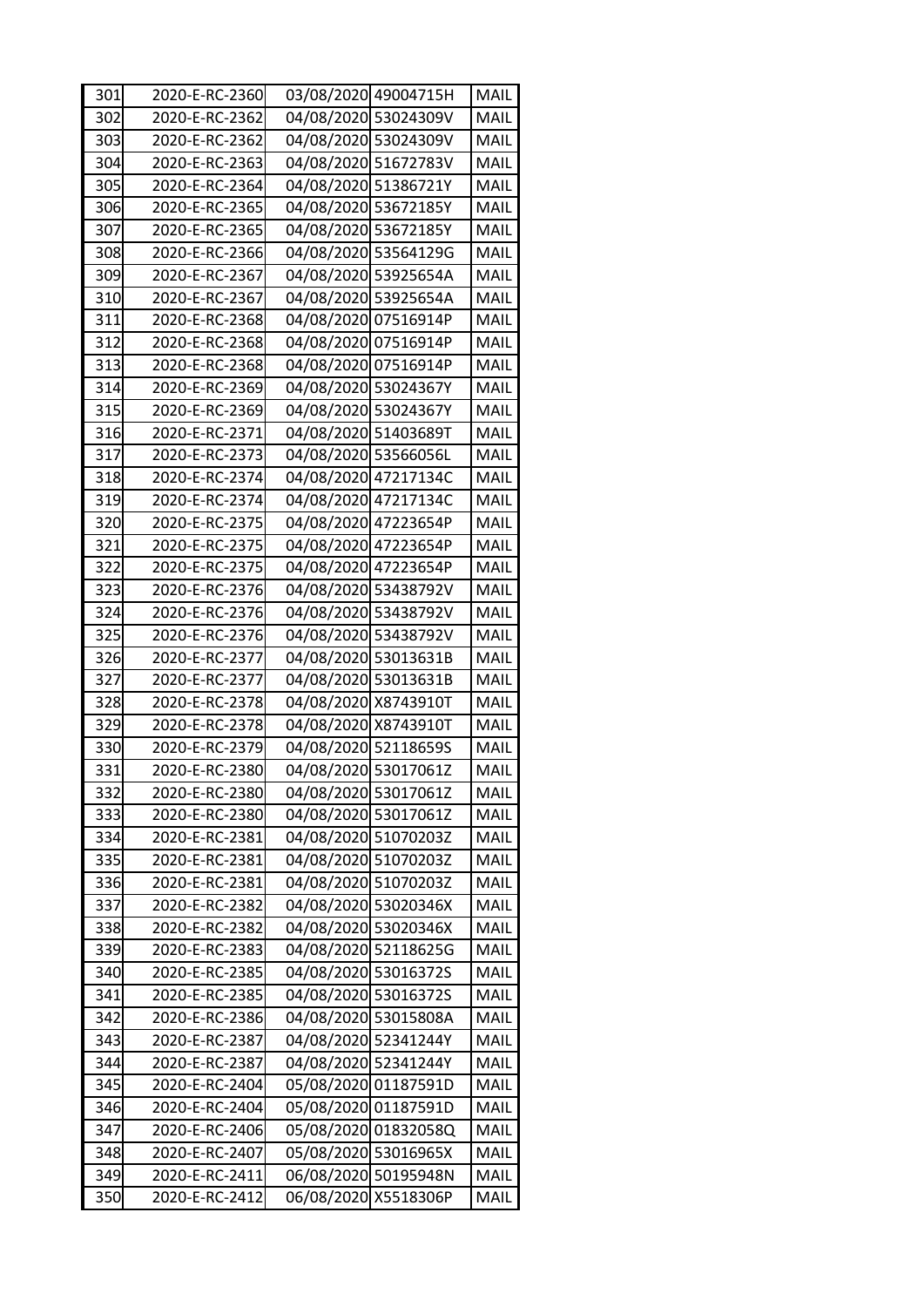| 351 | 2020-E-RC-2412 | 06/08/2020 X5518306P |                      | MAIL |
|-----|----------------|----------------------|----------------------|------|
| 352 | 2020-E-RC-2414 | 06/08/2020 54692046R |                      | MAIL |
| 353 | 2020-E-RC-2416 | 06/08/2020 09025981E |                      | MAIL |
| 354 | 2020-E-RC-2416 | 06/08/2020 09025981E |                      | MAIL |
| 355 | 2020-E-RC-2417 | 06/08/2020 53568377C |                      | MAIL |
| 356 | 2020-E-RC-2423 | 06/08/2020 07957126T |                      | MAIL |
| 357 | 2020-E-RC-2424 | 06/08/2020 52899477Y |                      | MAIL |
| 360 | 2020-E-RC-2426 |                      | 06/08/2020 51753186N | MAIL |
| 361 | 2020-E-RC-2429 | 06/08/2020 53021563P |                      | MAIL |
| 362 | 2020-E-RC-2429 | 06/08/2020 53021563P |                      | MAIL |
| 363 | 2020-E-RC-2430 | 06/08/2020 X9226955E |                      | MAIL |
| 364 | 2020-E-RC-2430 | 06/08/2020 X9226955E |                      | MAIL |
| 365 | 2020-E-RC-2431 |                      | 06/08/2020 52349622N | MAIL |
| 366 | 2020-E-RC-2431 |                      | 06/08/2020 52349622N | MAIL |
| 367 | 2020-E-RC-2432 | 06/08/2020 46881174K |                      | MAIL |
| 368 | 2020-E-RC-2433 |                      | 06/08/2020 53438929Q | MAIL |
| 369 | 2020-E-RC-2433 |                      | 06/08/2020 53438929Q | MAIL |
| 370 | 2020-E-RC-2434 | 06/08/2020 02537061T |                      | MAIL |
| 371 | 2020-E-RC-2435 | 06/08/2020 09012678J |                      | MAIL |
| 372 | 2020-E-RC-2448 |                      | 06/08/2020 52111900H | MAIL |
| 373 | 2020-E-RC-2448 |                      | 10/08/2020 52111900H | MAIL |
| 374 | 2020-E-RC-2449 |                      | 10/08/2020 46836953Y | MAIL |
| 375 | 2020-E-RC-2450 |                      | 10/08/2020 52104431R | MAIL |
| 376 | 2020-E-RC-2450 |                      | 10/08/2020 52104431R | MAIL |
| 377 | 2020-E-RC-2452 |                      | 10/08/2020 52345781N | MAIL |
| 378 | 2020-E-RC-2452 |                      | 10/08/2020 52345781N | MAIL |
| 379 | 2020-E-RC-2453 |                      | 10/08/2020 02540922C | MAIL |
| 380 | 2020-E-RC-2453 |                      | 10/08/2020 02540922C | MAIL |
| 381 | 2020-E-RC-2454 |                      | 10/08/2020 02893282C | MAIL |
| 382 | 2020-E-RC-2454 |                      | 10/08/2020 02893282C | MAIL |
| 385 | 2020-E-RC-2456 |                      | 10/08/2020 46932771Y | MAIL |
| 386 | 2020-E-RC-2457 | 10/08/2020 53824967E |                      | MAIL |
| 387 | 2020-E-RC-2458 |                      | 10/08/2020 51933781B | MAIL |
| 388 | 2020-E-RC-2459 |                      | 10/08/2020 52119726R | MAIL |
| 389 | 2020-E-RC-2459 |                      | 10/08/2020 52119726R | MAIL |
| 390 | 2020-E-RC-2460 | 10/08/2020 51086641F |                      | MAIL |
| 391 | 2020-E-RC-2460 | 10/08/2020 51086641F |                      | MAIL |
| 392 | 2020-E-RC-2461 | 10/08/2020 53017342L |                      | MAIL |
| 393 | 2020-E-RC-2463 |                      | 10/08/2020 53023918V | MAIL |
| 394 | 2020-E-RC-2463 |                      | 10/08/2020 53023918V | MAIL |
| 395 | 2020-E-RC-2464 |                      | 10/08/2020 53561957V | MAIL |
| 396 | 2020-E-RC-2465 |                      | 10/08/2020 50295267V | MAIL |
| 397 | 2020-E-RC-2695 | 23/08/2020 51940185K |                      | MAIL |
| 398 | 2020-E-RC-2696 | 23/08/2020 51940185K |                      | MAIL |
| 399 | 2020-E-RC-2697 | 23/08/2020 53019653F |                      | MAIL |
| 400 | 2020-E-RC-2698 | 23/08/2020 53019653F |                      | MAIL |
|     |                | 23/08/2020 50886180Z |                      |      |
| 401 | 2020-E-RC-2699 |                      |                      | MAIL |
| 402 | 2020-E-RC-2700 | 23/08/2020 50886180Z |                      | MAIL |
| 403 | 2020-E-RC-2701 | 23/08/2020 47229220P |                      | MAIL |
| 404 | 2020-E-RC-2702 | 23/08/2020 47229220P |                      | MAIL |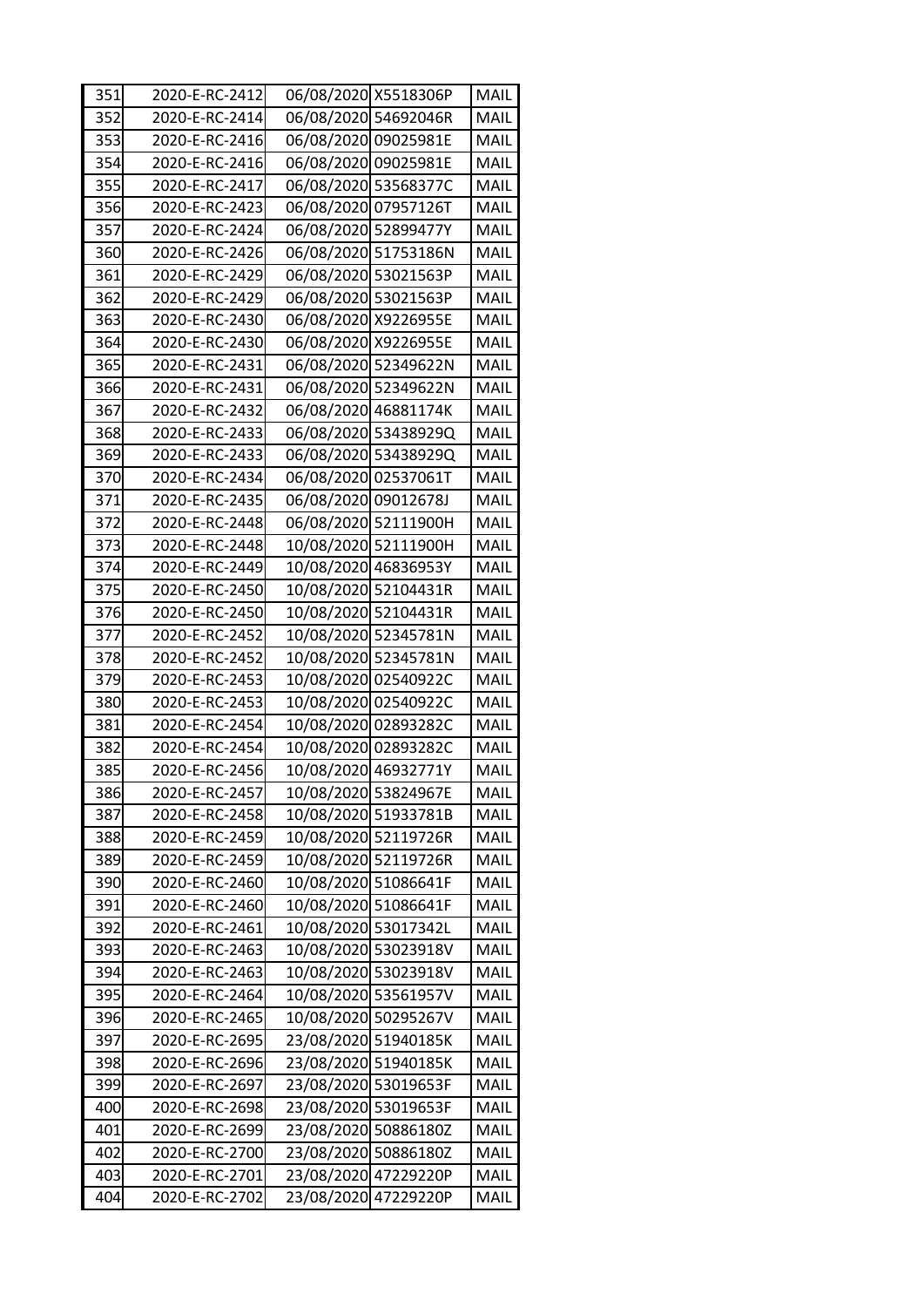| 405 | 2020-E-RC-2703 |                      | 23/08/2020 538252211J | MAIL        |
|-----|----------------|----------------------|-----------------------|-------------|
| 406 | 2020-E-RC-2704 |                      | 23/08/2020 Y083835LQ  | MAIL        |
| 407 | 2020-E-RC-2705 | 23/08/2020 09002877X |                       | MAIL        |
| 408 | 2020-E-RC-2706 | 23/08/2020 54007504P |                       | MAIL        |
| 409 | 2020-E-RC-2707 | 23/08/2020 54007504P |                       | MAIL        |
| 410 | 2020-E-RC-2708 |                      | 23/08/2020 53822726N  | MAIL        |
| 411 | 2020-E-RC-2709 | 23/08/2020 52347541R |                       | MAIL        |
| 412 | 2020-E-RC-2710 | 23/08/2020 X6B700754 |                       | MAIL        |
| 413 | 2020-E-RC-2711 | 23/08/2020 X6B700754 |                       | MAIL        |
| 414 | 2020-E-RC-2712 | 23/08/2020 X6B700754 |                       | MAIL        |
| 415 | 2020-E-RC-2713 |                      | 23/08/2020 02253046N  | MAIL        |
| 416 | 2020-E-RC-2714 |                      | 23/08/2020 02253046N  | MAIL        |
| 417 | 2020-E-RC-2715 |                      | 23/08/2020 52880109G  | MAIL        |
| 418 | 2020-E-RC-2716 | 23/08/2020 Y3235897H |                       | MAIL        |
| 419 | 2020-E-RC-2717 | 23/08/2020 53017448X |                       | MAIL        |
| 420 | 2020-E-RC-2718 | 23/08/2020 Y2868609V |                       | MAIL        |
| 421 | 2020-E-RC-2719 | 23/08/2020 05206288T |                       | MAIL        |
| 422 | 2020-E-RC-2720 | 23/08/2020 05206288T |                       | MAIL        |
| 423 | 2020-E-RC-2721 | 23/08/2020 52114265Z |                       | MAIL        |
| 424 | 2020-E-RC-2722 | 23/08/2020 Y117234V  |                       | <b>MAIL</b> |
| 425 | 2020-E-RC-2723 | 23/08/2020 Y117234V  |                       | MAIL        |
| 426 | 2020-E-RC-2724 | 23/08/2020 46880453J |                       | MAIL        |
| 427 | 2020-E-RC-2725 | 23/08/2020 46880453J |                       | MAIL        |
| 428 | 2020-E-RC-2726 | 23/08/2020 46880454Z |                       | MAIL        |
| 430 | 2020-S-RC-559  | 23/08/2020 01674544Y |                       | MAIL        |
| 431 | 2020-E-RC-2727 | 23/08/2020 53024697Z |                       | MAIL        |
| 432 | 2020-E-RC-2728 | 23/08/2020 53024697Z |                       | MAIL        |
| 433 | 2020-E-RC-2729 |                      | 23/08/2020 08977800A  | MAIL        |
| 434 | 2020-E-RC-2730 | 23/08/2020 52115837E |                       | MAIL        |
| 435 | 2020-E-RC-2731 |                      | 23/08/2020 09003165 E | MAIL        |
| 436 | 2020-E-RC-2732 |                      | 23/08/2020 09003165 E | MAIL        |
| 437 | 2020-E-RC-2733 | 23/08/2020 50980509C |                       | <b>MAIL</b> |
| 438 | 2020-E-RC-2734 | 23/08/2020 50980509C |                       | MAIL        |
| 439 | 2020-E-RC-2735 |                      | 24/08/2020 08990380W  | MAIL        |
| 440 | 2020-E-RC-2736 |                      | 24/08/2020 08990380W  | MAIL        |
| 441 | 2020-E-RC-2737 | 24/08/2020 52347585E |                       | MAIL        |
| 442 | 2020-E-RC-2738 | 24/08/2020 53823164J |                       | MAIL        |
| 443 | 2020-E-RC-2739 | 24/08/2020 53823164J |                       | MAIL        |
| 444 | 2020-E-RC-2740 | 24/08/2020 53823164J |                       | MAIL        |
| 445 | 2020-E-RC-2741 | 24/08/2020 52113723R |                       | MAIL        |
| 446 | 2020-E-RC-2742 | 24/08/2020 52119280S |                       | MAIL        |
| 447 | 2020-E-RC-2922 | 24/08/2020 50971908K |                       | MAIL        |
| 448 | 2020-E-RC-2923 | 24/08/2020 50971908K |                       | MAIL        |
| 449 | 2020-E-RC-2743 |                      | 24/08/2020 50106954M  | MAIL        |
| 450 | 2020-E-RC-2744 |                      | 24/08/2020 50106954M  | MAIL        |
| 451 | 2020-E-RC-2745 |                      | 24/08/2020 53015572C  | MAIL        |
| 452 | 2020-E-RC-2746 |                      | 24/08/2020 88984378A  | MAIL        |
| 453 | 2020-E-RC-2924 |                      | 24/08/2020 05278227A  | MAIL        |
| 454 | 2020-E-RC-2747 | 24/08/2020 09039184T |                       | MAIL        |
| 455 | 2020-E-RC-2748 | 24/08/2020 09039184T |                       | MAIL        |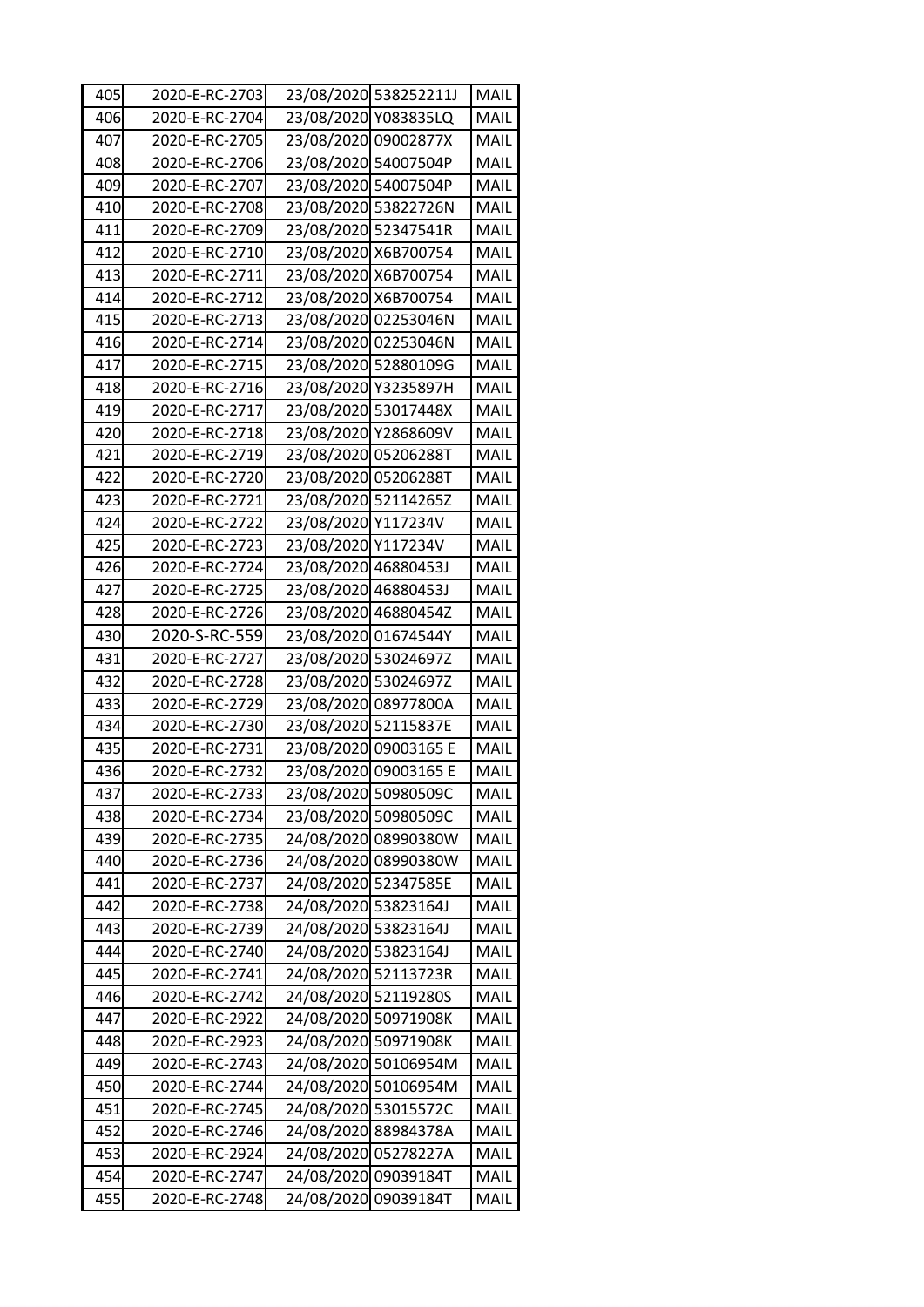| 456 | 2020-E-RC-2749 |                      | 24/08/2020 52113186Q | MAIL        |
|-----|----------------|----------------------|----------------------|-------------|
| 457 | 2020-E-RC-2750 | 24/08/2020 46833303J |                      | MAIL        |
| 458 | 2020-E-RC-2751 | 24/08/2020 46833303J |                      | MAIL        |
| 459 | 2020-E-RC-2752 | 24/08/2020 09021520T |                      | MAIL        |
| 460 | 2020-E-RC-2753 | 24/08/2020 09021520T |                      | MAIL        |
| 461 | 2020-E-RC-2925 | 24/08/2020 46876941C |                      | MAIL        |
| 462 | 2020-E-RC-2926 | 24/08/2020 46876941C |                      | MAIL        |
| 463 | 2020-E-RC-2765 | 24/08/2020 53824967E |                      | MAIL        |
| 464 | 2020-E-RC-2766 | 24/08/2020 51668836A |                      | MAIL        |
| 465 | 2020-E-RC-2767 |                      | 24/08/2020 51668836A | MAIL        |
| 466 | 2020-E-RC-2768 | 25/08/2020 09008843L |                      | MAIL        |
| 467 | 2020-E-RC-2769 |                      | 25/08/2020 50363645Q | MAIL        |
| 468 | 2020-E-RC-2785 |                      | 25/08/2020 09003951A | MAIL        |
| 469 | 2020-E-RC-2784 |                      | 25/08/2020 09003951A | MAIL        |
| 470 | 2020-E-RC-2786 | 25/08/2020 50968572C |                      | MAIL        |
| 471 | 2020-E-RC-2787 | 25/08/2020 50968572C |                      | MAIL        |
| 472 | 2020-E-RC-2788 | 25/08/2020 08972393R |                      | MAIL        |
| 473 | 2020-E-RC-2770 | 26/08/2020 53016171K |                      | MAIL        |
| 474 | 2020-E-RC-2771 | 26/08/2020 07513088T |                      | MAIL        |
| 475 | 2020-E-RC-2772 | 26/08/2020 52116243Z |                      | <b>MAIL</b> |
| 476 | 2020-E-RC-2773 | 26/08/2020 Y0655417T |                      | MAIL        |
| 477 | 2020-E-RC-2774 | 26/08/2020 Y0655417T |                      | MAIL        |
| 478 | 2020-E-RC-2775 | 26/08/2020 Y0655417T |                      | MAIL        |
| 479 | 2020-E-RC-2776 | 26/08/2020 09145389Z |                      | MAIL        |
| 480 | 2020-E-RC-2777 | 26/08/2020 0232144M  |                      | MAIL        |
| 481 | 2020-E-RC-2778 | 26/08/2020 04185983Y |                      | MAIL        |
| 482 | 2020-E-RC-2779 | 26/08/2020 04185983Y |                      | MAIL        |
| 483 | 2020-E-RC-2780 |                      | 26/08/2020 53442312H | MAIL        |
| 484 | 2020-E-RC-2781 |                      | 26/08/2020 53442312H | MAIL        |
| 485 | 2020-E-RC-2782 |                      | 26/08/2020 53442312H | MAIL        |
| 486 | 2020-E-RC-2783 | 26/08/2020 Y5335719D |                      | MAIL        |
| 487 | 2020-E-RC-2789 | 26/08/2020 09454939F |                      | MAIL        |
| 488 | 2020-E-RC-2790 | 26/08/2020 09454939F |                      | MAIL        |
| 489 | 2020-E-RC-2791 |                      | 27/08/2020 46878632D | MAIL        |
| 490 | 2020-E-RC-2792 | 27/08/2020 46834599K |                      | MAIL        |
| 491 | 2020-E-RC-2793 | 27/08/2020 09006548R |                      | MAIL        |
| 492 | 2020-E-RC-2801 | 27/08/2020 46831244R |                      | MAIL        |
| 493 | 2020-E-RC-2802 | 27/08/2020 46831244R |                      | MAIL        |
| 494 | 2020-E-RC-2803 |                      | 27/08/2020 Y6323578H | MAIL        |
| 495 | 2020-E-RC-2804 | 27/08/2020 Y6323578H |                      | MAIL        |
| 496 | 2020-E-RC-2805 |                      | 27/08/2020 Y6323578H | MAIL        |
| 497 | 2020-E-RC-2592 | 27/08/2020 50990403R |                      | MAIL        |
| 498 | 2020-E-RC-2928 |                      | 27/08/2020 49393024H | MAIL        |
| 499 | 2020-E-RC-2929 |                      | 27/08/2020 X4867170W | MAIL        |
| 500 | 2020-E-RC-2806 | 27/08/2020 53021717R |                      | MAIL        |
| 501 | 2020-E-RC-2931 |                      | 27/08/2020 52343311A | MAIL        |
| 502 | 2020-E-RC-2807 | 27/08/2020 53441592B |                      | MAIL        |
| 503 | 2020-E-RC-2808 |                      | 27/08/2020 52115275N | MAIL        |
| 504 | 2020-E-RC-2809 | 27/08/2020 53560833C |                      | MAIL        |
| 505 | 2020-E-RC-2810 | 27/08/2020 52118904F |                      | MAIL        |
|     |                |                      |                      |             |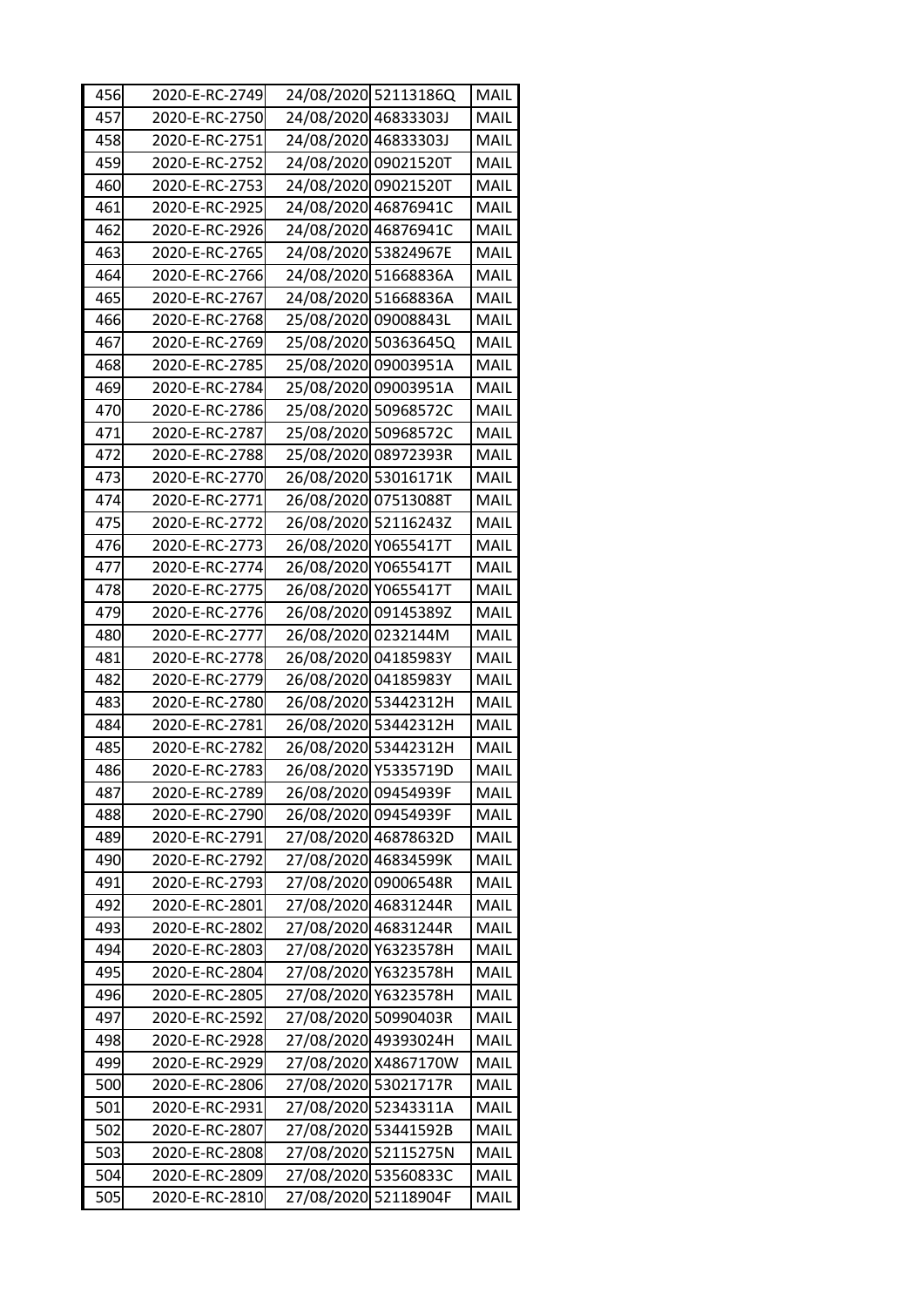| 506 | 2020-E-RC-2811 | 27/08/2020 52118904F |                      | MAIL        |
|-----|----------------|----------------------|----------------------|-------------|
| 507 | 2020-E-RC-2812 |                      | 27/08/2020 70073527W | MAIL        |
| 508 | 2020-E-RC-2813 |                      | 27/08/2020 46882752N | MAIL        |
| 509 | 2020-E-RC-2561 |                      | 28/08/2020 53436813Q | MAIL        |
| 510 | 2020-E-RC-2562 |                      | 28/08/2020 07019685Q | MAIL        |
| 511 | 2020-E-RC-2563 | 28/08/2020 52117103T |                      | MAIL        |
| 512 | 2020-E-RC-2564 | 28/08/2020 52117103T |                      | MAIL        |
| 513 | 2020-E-RC-2565 | 28/08/2020 02640413J |                      | MAIL        |
| 514 | 2020-E-RC-2566 | 28/08/2020 02640413J |                      | MAIL        |
| 515 | 2020-E-RC-2567 | 28/08/2020 02640413J |                      | MAIL        |
| 516 | 2020-E-RC-2568 | 28/08/2020 52347632T |                      | MAIL        |
| 517 | 2020-E-RC-2569 | 29/08/2020 53439485C |                      | MAIL        |
| 518 | 2020-E-RC-2570 | 29/08/2020 53437199B |                      | MAIL        |
| 519 | 2020-E-RC-2571 |                      | 29/08/2020 53437199B | MAIL        |
| 520 | 2020-E-RC-2572 | 29/08/2020 47226958T |                      | MAIL        |
| 521 | 2020-E-RC-2573 | 29/08/2020 09036294P |                      | MAIL        |
| 522 | 2020-E-RC-2574 | 29/08/2020 09036294P |                      | MAIL        |
| 523 | 2020-E-RC-2575 |                      | 29/08/2020 14304303M | MAIL        |
| 524 | 2020-E-RC-2576 |                      | 29/08/2020 14304303M | MAIL        |
| 525 | 2020-E-RC-2577 | 29/08/2020 53437263Y |                      | <b>MAIL</b> |
| 526 | 2020-E-RC-2578 | 29/08/2020 53437263Y |                      | MAIL        |
| 527 | 2020-E-RC-2579 |                      | 29/08/2020 X5712411Q | MAIL        |
| 528 | 2020-E-RC-2580 | 29/08/2020 47215708C |                      | MAIL        |
| 529 | 2020-E-RC-2581 | 29/08/2020 47215708C |                      | MAIL        |
| 530 | 2020-E-RC-2582 |                      | 29/08/2020 53018928H | MAIL        |
| 531 | 2020-E-RC-2583 |                      | 29/08/2020 X2536997M | MAIL        |
| 532 | 2020-E-RC-2584 |                      | 29/08/2020 X2536997M | MAIL        |
| 533 | 2020-E-RC-2585 |                      | 29/08/2020 53561972D | MAIL        |
| 534 | 2020-E-RC-2586 | 29/08/2020 52887393C |                      | MAIL        |
| 535 | 2020-E-RC-2587 | 29/08/2020 05430222Z |                      | MAIL        |
| 536 | 2020-E-RC-2588 | 29/08/2020 05430222Z |                      | MAIL        |
|     |                |                      |                      |             |
| 537 | 2020-E-RC-2589 | 29/08/2020 05430222Z |                      | MAIL        |
| 538 | 2020-E-RC-2590 |                      | 29/08/2020 Y1528072N | MAIL        |
| 539 | 2020-E-RC-2591 |                      | 29/08/2020 Y1528072N | MAIL        |
| 540 | 2020-E-RC-2593 |                      | 29/08/2020 X9744829X | MAIL        |
| 541 | 2020-E-RC-2594 |                      | 29/08/2020 47218782N | MAIL        |
| 542 | 2020-E-RC-2595 |                      | 29/08/2020 47218782N | <b>MAIL</b> |
| 543 | 2020-E-RC-2596 |                      | 29/08/2020 50462171X | MAIL        |
| 544 | 2020-E-RC-2597 | 29/08/2020 50462171X |                      | MAIL        |
| 545 | 2020-E-RC-2598 | 29/08/2020 11435527L |                      | MAIL        |
| 546 | 2020-E-RC-2599 | 29/08/2020 11435527L |                      | MAIL        |
| 547 | 2020-E-RC-2600 | 29/08/2020 53020819T |                      | MAIL        |
| 548 | 2020-E-RC-2601 | 29/08/2020 53020819T |                      | MAIL        |
| 549 | 2020-E-RC-2602 | 29/08/2020 53020819T |                      | MAIL        |
| 550 | 2020-E-RC-2603 |                      | 29/08/2020 53826549V | MAIL        |
| 551 | 2020-E-RC-2604 |                      | 29/08/2020 33528184A | MAIL        |
| 552 | 2020-E-RC-2605 |                      | 29/08/2020 33528184A | MAIL        |
| 553 | 2020-E-RC-2606 | 29/08/2020 53435982J |                      | MAIL        |
| 554 | 2020-E-RC-2607 | 29/08/2020 53435982J |                      | MAIL        |
| 555 | 2020-E-RC-2608 | 29/08/2020 52883643L |                      | MAIL        |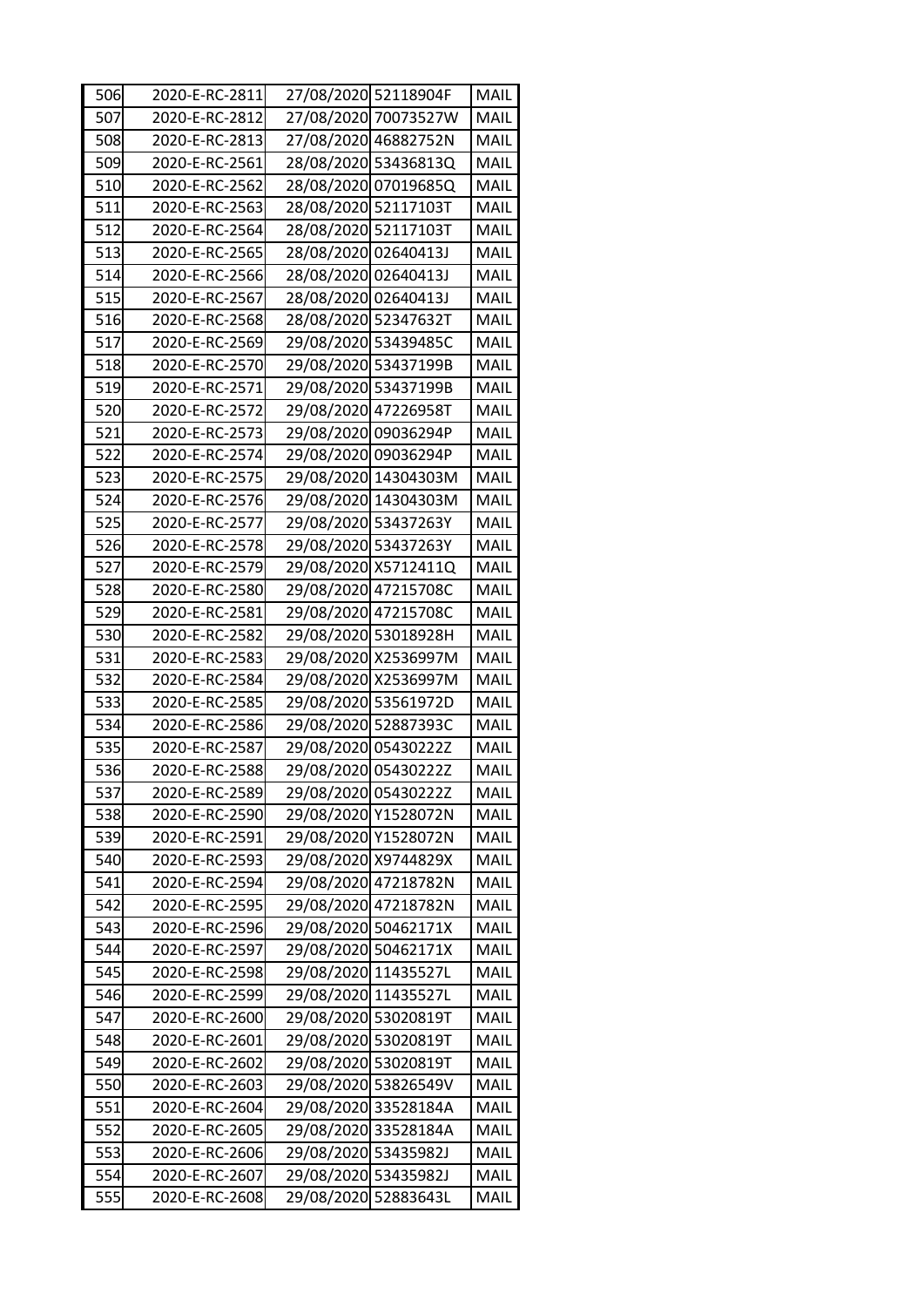| 556 | 2020-E-RC-2609 | 29/08/2020 52883643L |                      | MAIL |
|-----|----------------|----------------------|----------------------|------|
| 557 | 2020-E-RC-2610 |                      | 29/08/2020 46830042H | MAIL |
| 558 | 2020-E-RC-2611 |                      | 29/08/2020 46830042H | MAIL |
| 559 | 2020-E-RC-2612 | 29/08/2020 46831865R |                      | MAIL |
| 560 | 2020-E-RC-2613 |                      | 29/08/2020 46831865R | MAIL |
| 561 | 2020-E-RC-2614 | 30/08/2020 50469206F |                      | MAIL |
| 562 | 2020-E-RC-2615 | 30/08/2020 50469206F |                      | MAIL |
| 563 | 2020-E-RC-2616 |                      | 30/08/2020 00837210X | MAIL |
| 564 | 2020-E-RC-2617 |                      | 30/08/2020 53560151M | MAIL |
| 565 | 2020-E-RC-2618 |                      | 30/08/2020 53560151M | MAIL |
| 566 | 2020-E-RC-2619 | 30/08/2020 53019056P |                      | MAIL |
| 567 | 2020-E-RC-2620 | 30/08/2020 53019056P |                      | MAIL |
| 568 | 2020-E-RC-2621 | 30/08/2020 53019056P |                      | MAIL |
| 569 | 2020-E-RC-2622 |                      | 30/08/2020 08971707M | MAIL |
| 570 | 2020-E-RC-2623 |                      | 30/08/2020 08971707M | MAIL |
| 571 | 2020-E-RC-2624 |                      | 30/08/2020 08971707M | MAIL |
| 572 | 2020-E-RC-2625 | 30/08/2020 46880793P |                      | MAIL |
| 573 | 2020-E-RC-2626 | 30/08/2020 46880793P |                      | MAIL |
| 574 | 2020-E-RC-2627 |                      | 30/08/2020 52119099H | MAIL |
| 575 | 2020-E-RC-2628 |                      | 30/08/2020 52119099H | MAIL |
| 576 | 2020-E-RC-2629 |                      | 30/08/2020 46882752N | MAIL |
| 577 | 2020-E-RC-2633 |                      | 31/08/2020 02651272Q | MAIL |
| 578 | 2020-E-RC-2634 | 31/08/2020 53673657Y |                      | MAIL |
| 579 | 2020-E-RC-2635 |                      | 31/08/2020 46881400V | MAIL |
| 580 | 2020-E-RC-2636 | 31/08/2020 07514579L |                      | MAIL |
| 581 | 2020-E-RC-2637 | 31/08/2020 07514579L |                      | MAIL |
| 582 | 2020-E-RC-2638 | 31/08/2020 07514579L |                      | MAIL |
| 583 | 2020-E-RC-2639 | 31/08/2020 51555315X |                      | MAIL |
| 584 | 2020-E-RC-2640 |                      | 31/08/2020 07991244D | MAIL |
| 585 | 2020-E-RC-2641 |                      | 31/08/2020 08994796W | MAIL |
| 586 | 2020-E-RC-2642 | 31/08/2020 52864787T |                      | MAIL |
| 587 | 2020-E-RC-2643 | 31/08/2020 52864787T |                      | MAIL |
| 588 | 2020-E-RC-2644 |                      | 31/08/2020 07237627X | MAIL |
| 589 | 2020-E-RC-2645 |                      | 31/08/2020 53444736G | MAIL |
| 590 | 2020-E-RC-2646 | 31/08/2020 09033501K |                      | MAIL |
| 591 | 2020-E-RC-2647 | 31/08/2020 09033501K |                      | MAIL |
| 592 | 2020-E-RC-2648 | 31/08/2020 44588496Y |                      | MAIL |
| 593 | 2020-E-RC-2649 | 31/08/2020 44588496Y |                      | MAIL |
| 594 | 2020-E-RC-2656 |                      | 01/09/2020 X8874992M | MAIL |
| 595 | 2020-E-RC-2657 |                      | 01/09/2020 53024481M | MAIL |
| 596 | 2020-E-RC-2658 |                      | 01/09/2020 53024481M | MAIL |
| 597 | 2020-E-RC-2659 | 01/09/2020 46836644L |                      | MAIL |
| 598 | 2020-E-RC-2660 | 01/09/2020 46836644L |                      | MAIL |
| 599 | 2020-E-RC-2661 | 01/09/2020           | 46836644L            | MAIL |
| 600 | 2020-E-RC-2662 | 01/09/2020 46836644L |                      | MAIL |
| 601 | 2020-E-RC-2663 | 01/09/2020 02624871L |                      | MAIL |
| 602 | 2020-E-RC-2664 |                      | 01/09/2020 02624870H | MAIL |
| 603 | 2020-E-RC-2691 |                      | 06/09/2020 06584134Q | MAIL |
| 604 | 2020-E-RC-2692 | 06/09/2020 51084357T |                      | MAIL |
| 605 | 2020-E-RC-2693 | 06/09/2020 51084357T |                      | MAIL |
|     |                |                      |                      |      |